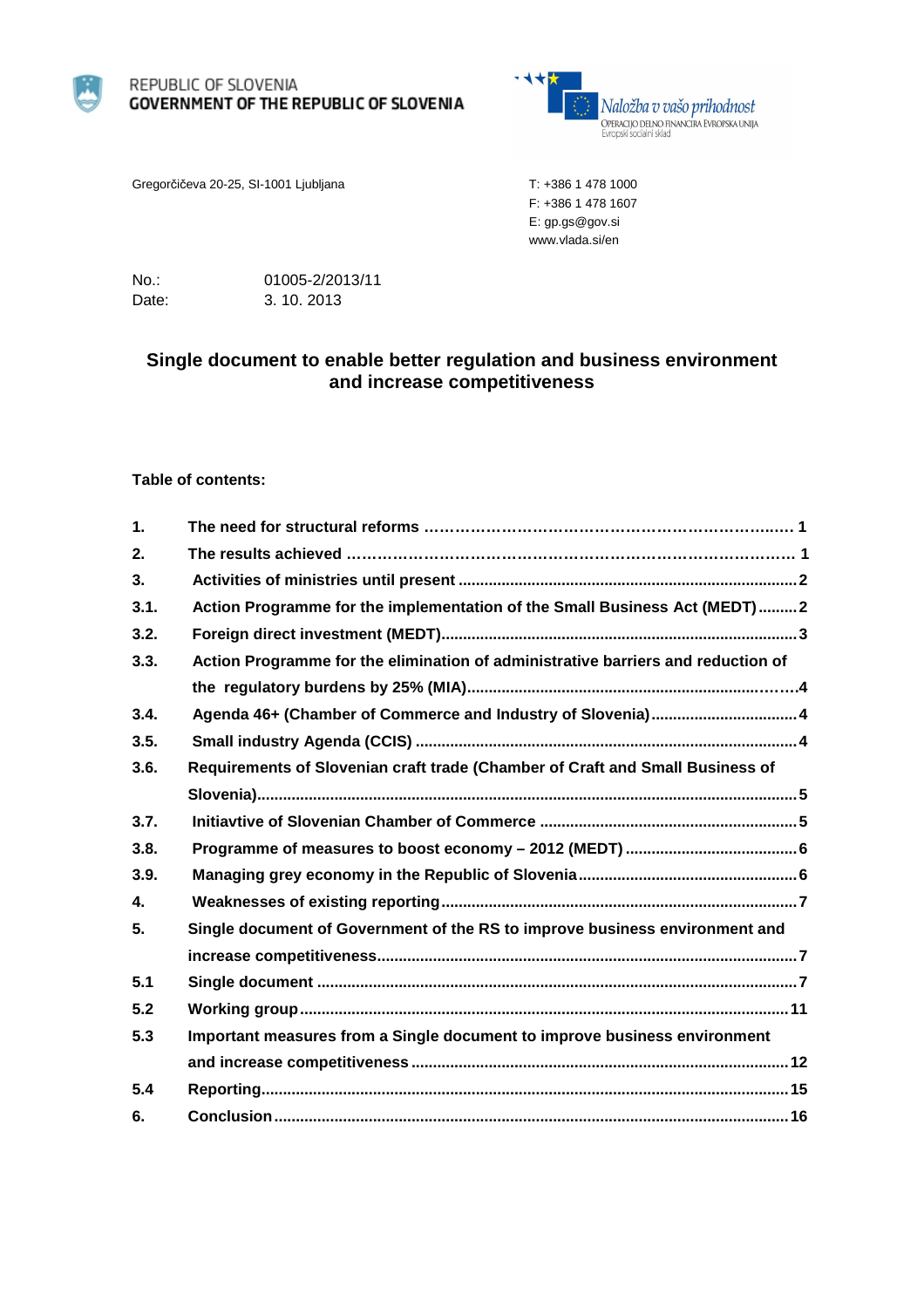# **1. The need for structural reforms**

In Slovenia, as in other European countries, financial and economic crisis has shown a number of shortcomings in the existing systems thus **profound structural changes** are required for enhancing the recovery, which will stimulate economic activity and growth.

For the quality implementation of public services a regulatory framework in which business can operate effectively is essential. Relevant legislation is also a precondition to have a businessfriendly environment for business entities. Better regulation, elimination of administrative barriers, reducing regulatory burdens and simplification of procedures are just one of the key elements for achieving a competitive economy.

"For better operations businesses also need a stable business environment such as: supportive fiscal policy, removal of administrative barriers, fast and efficient administrative procedures, a flexible labour market and a comprehensive reform of the pension system" (source: Vrh gospodarstva - CCIS, November 2012).

Different international organizations (among others OECD, EU, etc.) have pointed out that Slovenia needs to establish a favourable business environment. The European Commission in a document "in-depth review of Slovenia" dated 30.5.2012, among the areas, where it would be possible to design appropriate policies, mentions the creation of a healthy business environment for foreign direct investment. One of these analyses preformed annually by the World Bank, which has since 2002 carried out an analyses of "Doing Business", which focuses on the rules and regulations and their enforcement, affecting small and medium-sized companies in 185 countries. The primary objective of the analyses is to ensure the objectivity, understanding and improvement of the regulatory environment for business.

# **2. The results achieved**

The latest report of the World Bank's on "Doing Business" performs regulatory burdens review in eleven areas of 185 economies. They measure primarily data on the number of necessary procedures, the length of time spent, how many documents must be enclosed, how to obtain the informatin, etc.

Slovenia, since the last survey or analyses of the World Bank "**Doing Business**", is at the 37th position in the area of "**Ease of doing business**" and on the 28<sup>th</sup> position in the area of "**Starting a business**". With the year 2007 it is expected for Slovenia to progress for **26 places**.

Slovenia has progressed the most in the area of "**Starting a business**" as we have in the period from 2007 to 2011 gained 70 places and are currently holding a 28<sup>th</sup> position. The reason for such increase lies in obtaining the title of **good practice**, which Slovenia has earned through the establishment of the e-VEM (one-stop shop). In this way Slovenia become the second country in the EU, which is providing free procedures for registering businesses (the first one was Denmark).

EU document "SBA Fact Sheet 2012," stipulates that the implementation of measures under the Small Business Act show that Slovenia is:

- better than the EU average in three areas: (i) the principle "think small first", (ii) state aid and public procurement, and (iii) Innovation;
- below average in the area of "fresh start or second chance" and
- average active in all other areas of: (i) entrepreneurship, (ii) the responsiveness of public administration, (iii) access to financial resources, (iv) the single market, (v) environment and (vi) Internationalization; also shown in the figures below.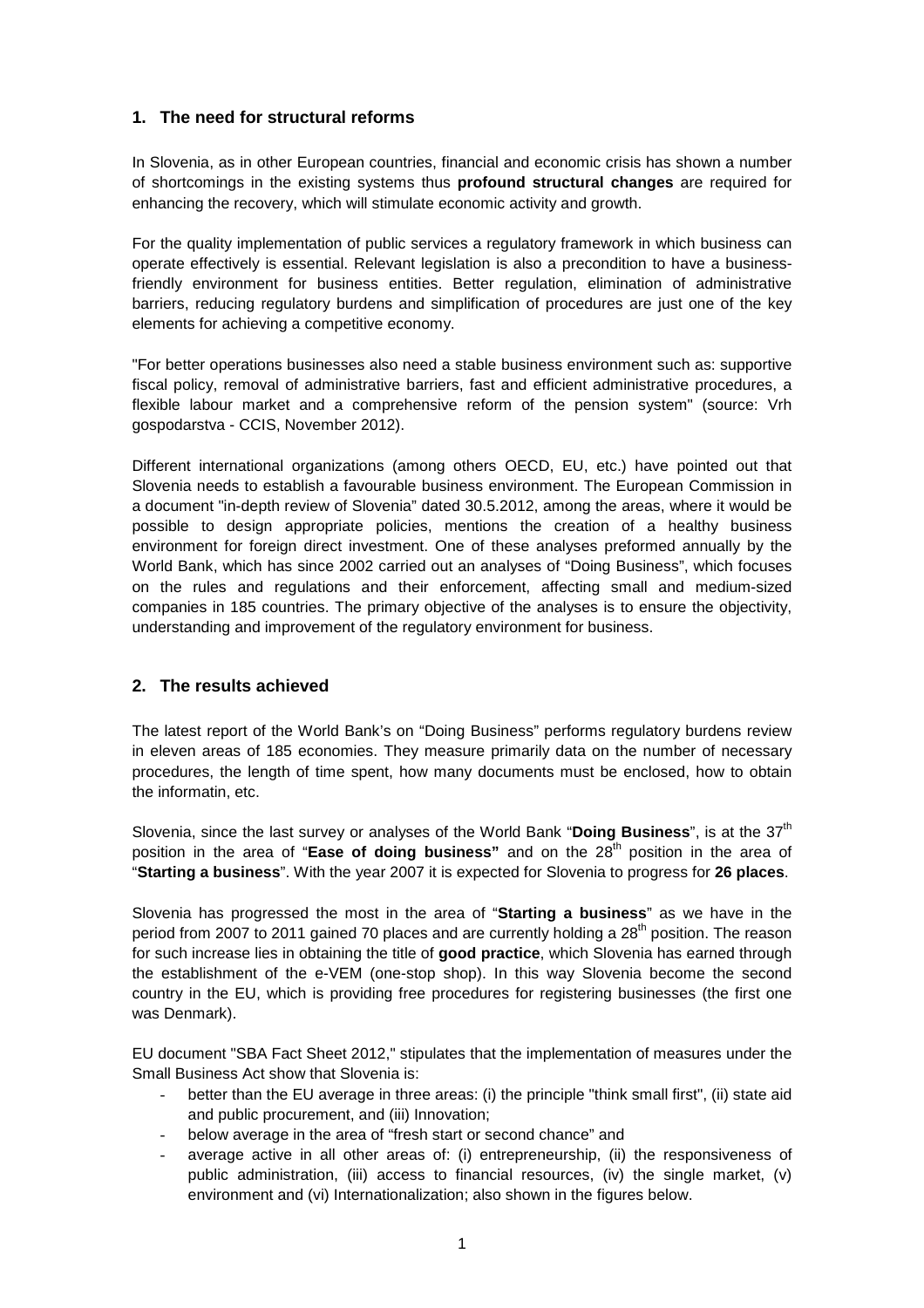

Despite notable progress, further improvements are still possible and necessary.

# **3. Activities of ministries until present**

The task of the individual ministries was to carry out a series of measures combined into action programmes on the basis of which would promote the development and competitiveness of economic operators and, on the other hand, reduce administrative barriers and regulatory burden. The implementation of measures is reported by individual ministries in the form of various documents, such as:

- Action Programme for the implementation of the Small Business Act (MEDT);
- Foreign direct investment (MEDT);
- Action Programme for the elimination of administrative barriers and reduction of the regulatory burdens by 25% (MIA);
- Agenda 46+ (Chamber of Commerce and Industry of Slovenia);
- Small industry Agenda (CCIS);
- Requirements of Slovenian craft trade (Chamber of Craft and Small Business of Slovenia);
- Initiative of Slovenian Chamber of Commerce,
- Programme of measures to boost economy 2012 (MEDT)
- Managing grey economy in the Republic of Slovenia.

## **3.1. Action Programme for the implementation of the Small Business Act (MEDT)**

A Small Business Act for Europe, which had been adopted in 2008 at EU level, is the basis for the preparation of the action plan for the implementation of the Small Business Act. Action plan of the Republic of Slovenia for the implementation of the Small Business Act in the period 2012- 2013 is already second two-year action plan and present a comprehensive and integrated programme of measures for creating a competitive business environment for small and medium-sized enterprises — SMEs. The aim of the Action Plan is an overview of Government policy and a set of concrete measures that will encourage the formation of companies, faster business development in the early stages of operation and their competitiveness, growth and development of all subsequent stages of development. The existing action plan includes all ministries and foreseen activities within the 10 principles of the Small Business Act (SBA).

In accordance with the decision of the Government, the Ministry of Economic Development and Technology is responsible for annual reporting on the implementation of the Action Plan for the Small Business Act (SBA). The Action Plan contains measures and activities in various fields within the ten principles of the Small Business Act, namely: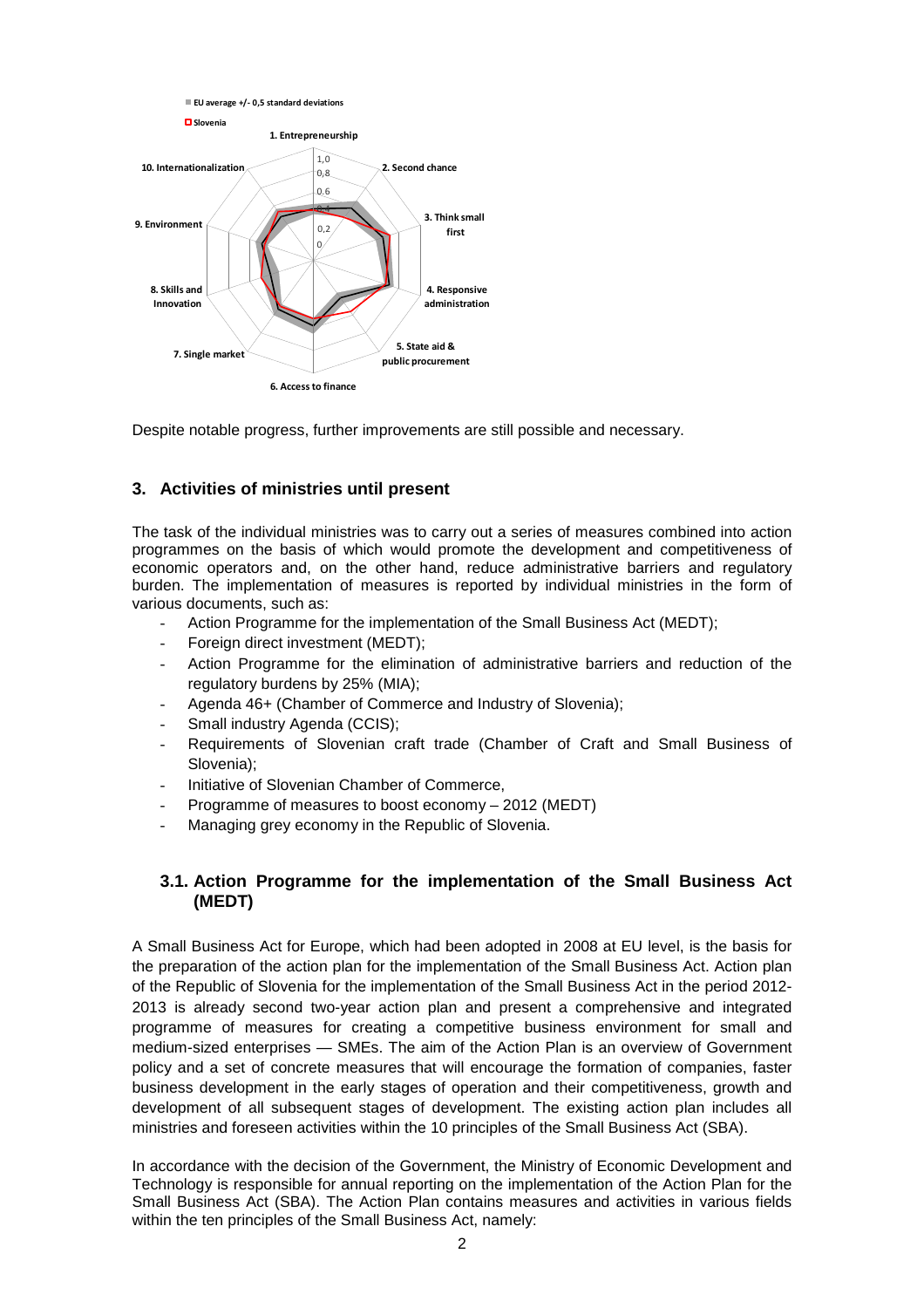- to create an environment for entrepreneurs and family businesses where entrepreneurship is rewarded;
- ensure fair entrepreneurs in bankruptcy that he soon gets a second chance:
- design rules according to the "think small first" principle;
- Achieve responsiveness of public administration to the needs of SMEs,
- Facilitate SMEs' participation in public procurement and better use of State aid to SMEs;
- To facilitate the access of SMEs to finance and support the timely payment in commercial transactions;
- Help SMEs to benefit more from the opportunities of the single market;
- Promote the upgrading of knowledge and skills within the SMEs and all forms of innovation;
- Enable SMEs to turn environmental challenges into opportunities;
- Encourage and support SMEs to benefit from the growth of foreign markets.

## **3.2. Foreign direct investment (MEDT)**

One of the main factors affecting the low the inflow of foreign direct investments (FDI) in Slovenia is discouraging business environment. Barriers for foreign investors and the chance to overcome them fall under the competence of the various state authorities. Recently, the activities have intensified at the governmental level in the different documents in order to improve the business environment (both for domestic as well as foreign investors).

Ministry of Economic Development and Technology from different sources gathered and compiled information from the review of barriers relating to business environment and affecting the lower inflow of FDI in Slovenia and identified the main problems that businesses faced with foreign capital in Slovenia. On the basis of identified barriers in cooperation with relevant ministries list of measures is being updated which are planned or are in the process of adopting or have recently been adopted and will also have a positive impact on foreign investors. The list also helps in informing foreign companies and the interested public on the measures taken or to be taken, and thus provide comprehensive information about the business environment and on improvements that can be expected when they decide to invest in Slovenia.

The document MEDT "Review of barriers to foreign direct investment (FDI) in Slovenia", which is an annex to the International Challenges 2013 - Partnership to promote international business in Slovenian businesses, which was adopted by the Government, presents barriers that relate to business environment, identifies the main problems that businesses with foreign capital in Slovenia are faced with.

The condition of FDI in each country is affected by the so-called structural / market factors that actually represent the underlying cause or motive of the foreign investor to invest in a given country (country specific market, availability and cost of production factors, the possibility of efficient production, etc.) and investment climate, which includes regulatory and economicpolitical framework and supporting entrepreneurship. Investment climate represents more or less favourable framework for the realization of the principal motives.

Various motivation analyzes of foreign investors and site-specific factors of FDI shows:

- that are of primary importance for a country's attractiveness as a location for FDI underlying economic factors consist of market size, population growth, GDP growth and size, access to export markets and the availability, cost and quality of the factors of production;
- It follows that the so-called regulatory and political factors and business environment in the broadest sense, which includes political stability, macroeconomic stability, the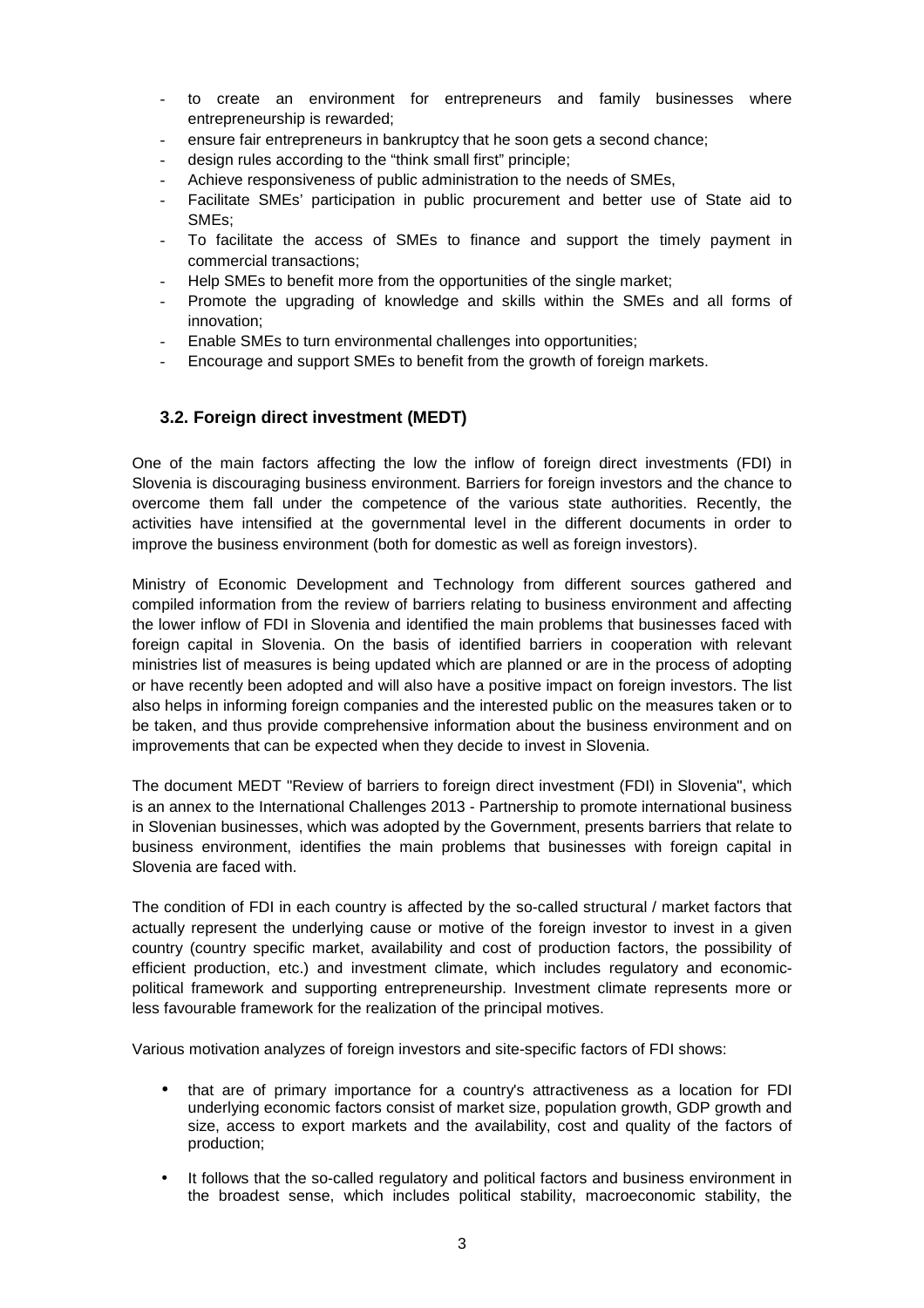regulatory framework, tax rates and structure, rules and regulation and labour market policy and product markets product policies, etc...;

• that it was only at the end of a specific policy towards FDI, which covers the regulatory framework for FDI, marketing the country as a favourable location for FDI and investment incentives.

Only by creating a specific policy for FDI, which is the responsibility of MEDT, it is not possible to effectively influence the situation of FDI in the country. Despite the fact that every year up to 2011, more and more resources were available for the promotion of FDI, they were not in a position to fully achieve the desired effect without sufficient economic and regulatory-political factors. While some of the elements, such as the size of the market can not be affected, others like regulatory-political factors and business environment depend on the action of the Government and public administration. It is therefore reasonable to target the functioning of all the responsible authorities for the common objective of improved operating conditions for FDI, which also means improving the conditions for domestic businesses.

# **3.3. Action Programme for the elimination of administrative barriers and reduction of the regulatory burdens by 25% (MIA)**

Programme of Action for the elimination of administrative barriers (OAO) and the reduction of regulatory burdens was adopted in 2009 and renovated in 2012 with new measures, which aim to improve the business environment and reduce the regulatory burden.

**The objective of the Action Programme is to reduce the administrative burden for the economy by 25 percent (360 million Euros per year).** The project takes place in five stages. In the first stage the analysis of regulations and a list of rules for an action program was carried out, in the second phase measurements of administrative burdens (1.5 billion Euros per year) were put in place, the third phase of the ministries prepared a set of measures; the fourth, which currently takes place, consists of realization of measures being implemented, the fifth phase will scheduled in 2014, when the evaluation will be carried out (verify the effects from the measures taken on the basis of a common methodology to measure savings by departments). On the realization of achieving the objectives of the program, the Government is committed to report to the European Commission at the end of 2013 - a commitment from the REFIT program and ABR. From Action Programme for the elimination of administrative barriers, more than 200 measures have been transferred into a Single document, which reduces the regulatory burdens.

# **3.4. Agenda 46+ (Chamber of Commerce and Industry of Slovenia)**

In November 2012 Chamber of Commerce of Slovenia (CCIS) based on discussion between Ad hoc Parliament consist of business leaders and politics at Brdo pri Kranju and Call for successful business in Slovenia, which was signed by more than 700 businessmen, prepared the first set of 46 measures to overcome the crisis and were later amended.

# **3.5. Small industry Agenda (CCIS)**

Small businesses together with private entrepreneurs represents extremely important and at the same time a dynamic part of the Slovenian economy. The Slovenian micro and small enterprises (MSB) employs 43 per cent of all labour force in Slovenian companies. They generate more than a third of added value.

At the same time small Slovenian Business does not meet strength of small businesses in developed economies, to which we want to compare and compete with. Entrepreneurship Survey (GEM) shows alarming figures that in international comparison Slovenians' perception of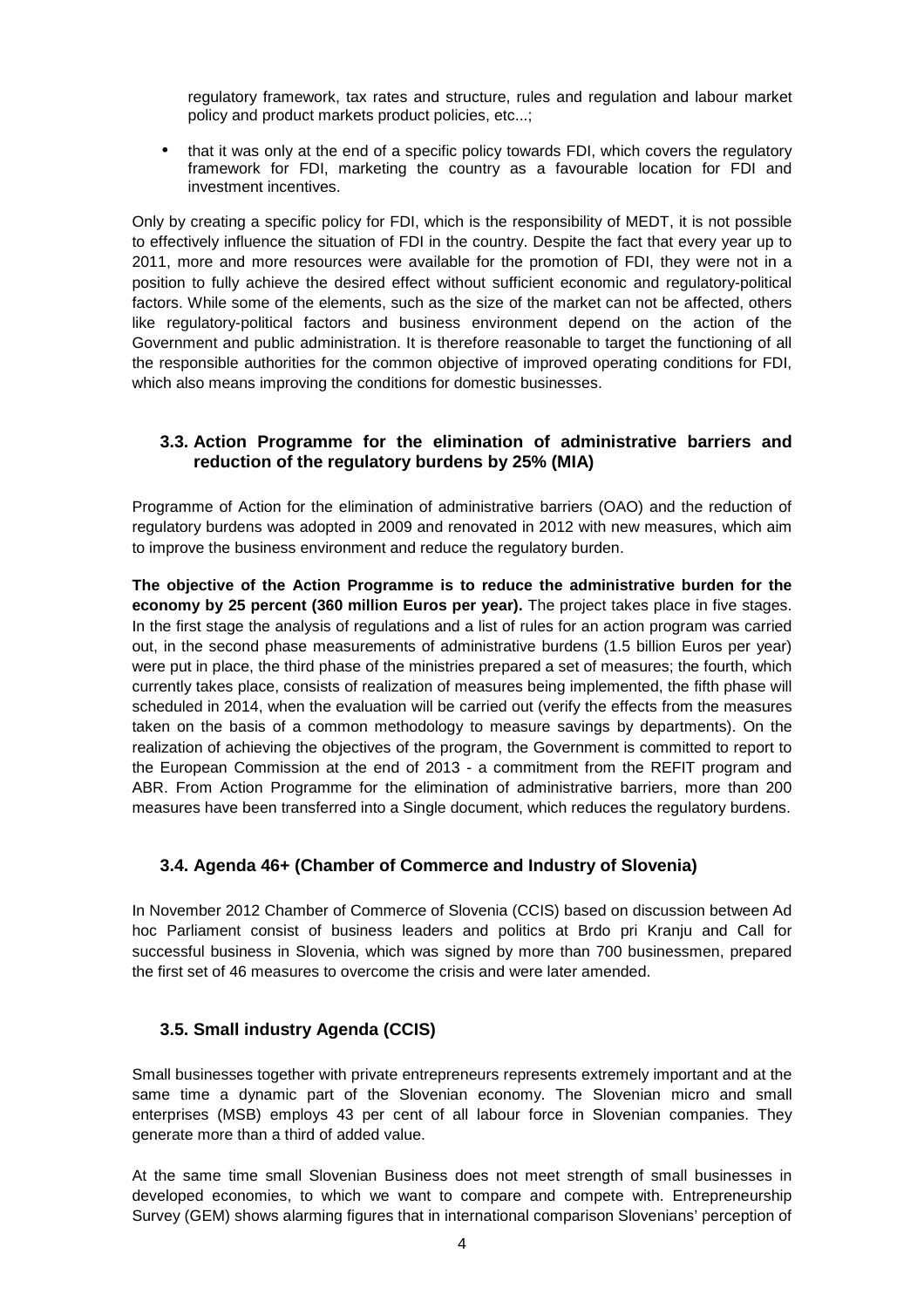business opportunities is very poor. We are ranked even lower when it comes to business intentions. Given the importance of small business, which is particularly vulnerable in a crisis situation it becomes apparent that the situation serious.

In the EU, 85 percent of new jobs are created by small and medium-sized enterprises. Nevertheless, they have already prepared an action plan Enterprise 2020 which aims to further strengthen the entrepreneurial spirit and entrepreneurial culture, not only change the business environment.

Chamber of Commerce of Slovenia (CCIS) has formed a set of priority measures for improving the conditions under which business entrepreneurs, micro and small enterprises, presented in a document "Agenda MG". These are measures that can, according to the Chamber of Commerce, generally be implemented short-term, or at least begin with the implementation in a very short time. They were discussed at the 2nd Summit of small industry on 19/06/2013.

# **3.6. Requirements of Slovenian craft trade (Chamber of Craft and Small Business of Slovenia)**

At a series of debates and proposals is necessary to give more attention to significance of craft and trade. At the creation of an independent state, and transition of Slovenian economy, this was a vital part of Slovenian economy, which, at the time of disintegration of major economic systems, provided new jobs. Because Craft and Small Business of Slovenia (BAS), represents the interests of crafts and small business, since 1991, give annual initiatives and proposals for the further development of craft and small business as well as suggestions for the successful development of the country as a whole. Craft Business of Slovenia have decided to take this step because of accountability to its members, being a representative entity and help with the proposals, that are designed based on the experience of their members, trying to ensure the conditions for the further development of trade and business.

Understanding the importance of craft and small businesses in the overall economic development it has been pointed out as early as in 2003, when it was noted for the first time, that legislators should take into account the size of the economic operators. Self-employed and businesses with a small number of employees are operating substantially different in a business environment than large companies. At that time it was pointed out that equality of large and small often means inequality of later ones.

Measures from the Requirements of Slovenian craft are aimed at improving the business environment, ensure the financial resources, to improve payment discipline, reducing the scope of gray economy, stimulating tax environment, reduce administrative barriers, etc.

# **3.7. Initiavtive of Slovenian Chamber of Commerce**

In order to increase competitiveness and stimulate growth of the Slovenian economy special attention must be paid to the trade which is among the most important economic activities, as it creates 34 percent of revenue in the economy of the RS, and employs over one hundred thousand employees. Trade sector, like the rest of the Slovenian economy is increasingly feeling the effects of the economic crisis, which shows a negative index in the trade sector. Due to the aforementioned it is necessary to implement the proposed initiatives, which will consequently contribute to the stimulation of competitiveness and growth of the Slovenian economy.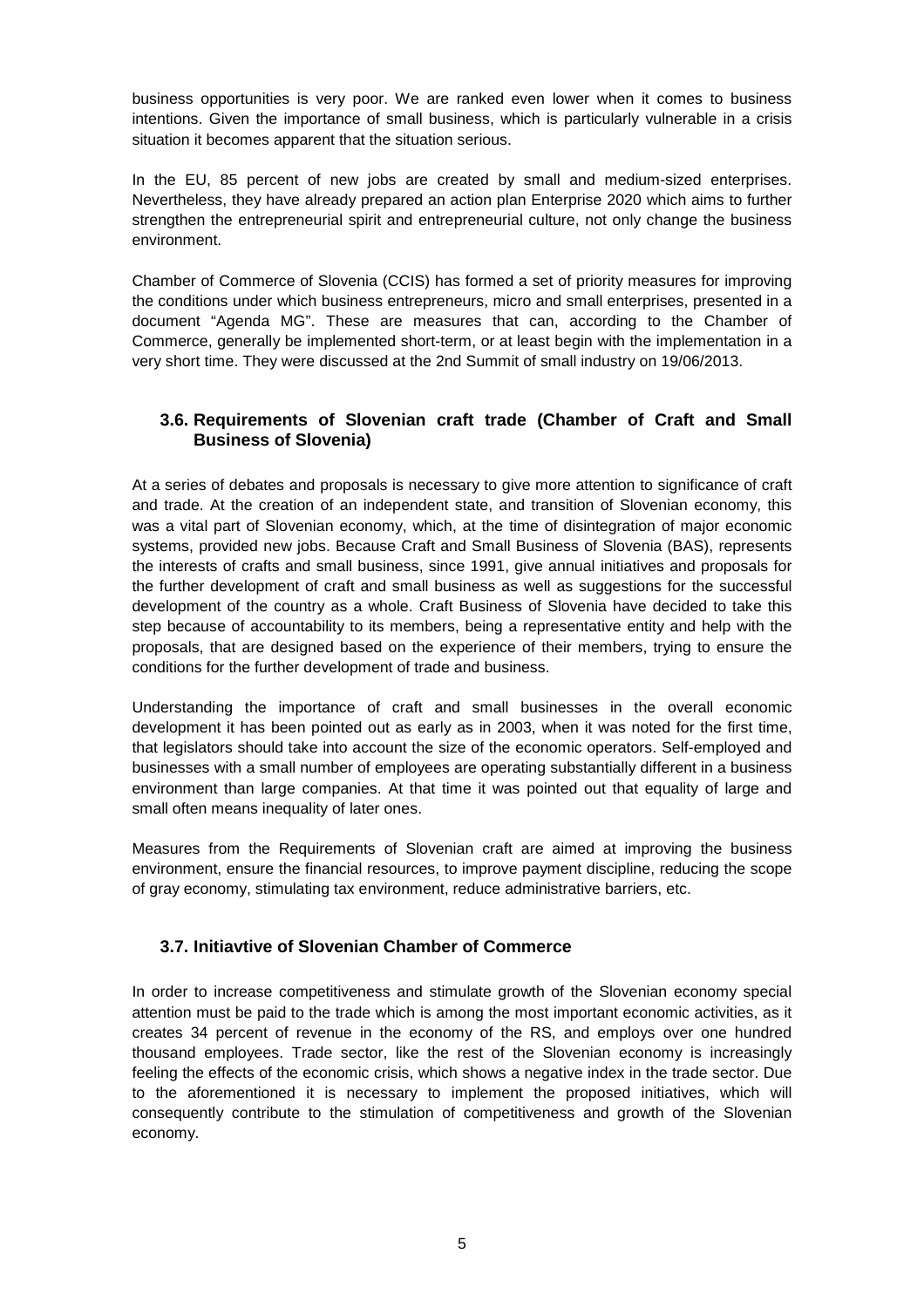# **3.8. Programme of measures to boost economy – 2012 (MEDT)**

In 2012 the government of the RS set one of its most important objectives of its mandate: particularly balancing of public finances and consequently achievement of stable and sustainable internal macroeconomic environment.

The initial measure targeted particularly balancing Slovenia's budget expenditure. In order to balance the public finances it was essential to influence the revenue to the budget. Therefore the Ministry of economic development and technology has decided to prepare a set of measures to boost the economy in co-operation with other ministries with the aim of further enhancing economy activity. The proposed set of measures was based on the following starting points, explained in greater detail below.

Despite the important progress in simplification of business establishment and reduction of administrative barriers (eg. The introduction of electronic commerce), Slovenia has not done enough to support the business operation. As the main barrier in business operation the managers have recently mentioned particularly poor access to financial resources, which has become even more feeble since the beginning of the economic crisis. According to the survey of the World bank on the ease of doing business Slovenia ranks poorly in the field of obtaining operating funds (credits and loan capital). Another unstimulating factor to business operation is also the restrictive employment legislation which is far more restricting than in the majority of comparable European countries. The WEF survey states that legislative provisions in hiring and firing employees, rigid provisions for indefinite employment and lack of flexibility salary determination present the most important problems. Another obstacle to business operation is also the national bureaucracy, including the judicial powers, which are not efficient enough. Long procedures to obtain various documents and permits and unreasonably long judicial enforceability of contracts also remain a problem. The period from the beginning of the crisis has revealed a lack of good practices in the business environment, placing Slovenia very low as regards efficiency (and responsibility) of Supervisory Boards, enforcing accounting standards and credibility of managers in the competition surveys. IMD also states the ineffective state ownership of businesses, where Slovenia is ranked in the last place among all countries concerned.

# **3.9. Managing grey economy in the Republic of Slovenia**

The occurrence of grey economy and other forms of hiding and avoiding responsibilities is not only an economic but also a social phenomenon. The avoidance of responsibilities is a growing problem in the times of worsening economic and social situation. The economic indicators of grey economy are economic growth, unemployment rate, self-employment, taxation and duties and administrative procedures. Lack of trust into the quality of public services and integrity of the state and institutions contribute to this issue. Increasingly, we encourage grey economy by considering it as natural and tolerating it. The prevention of grey economy should be dealt cohesively with encouragements and elimination of main reasons as well as with prosecution, control and sanctions. The objective can only be achieved if the measures will encourage the change in behaviour of individuals who act as a state, as businesses and as consumers. The objective is an increase in general culture of implementation of obligations and fairer burdensharing. Avoiding different obligations in the form of taxes, contributions and other duties is a relatively common practice in Slovenia. Although numerous such cases are known, the measurement of this phenomenon and assessment of its scope is linked to various methodological barriers in defining the contents of the issue and the possibilities of scope, as it involves activities outside the frame of analysis' systematic scope. Grey economy is most difficult to detect in cases, where both parties win: e.g. a service is cheaper for a consumer, while the service provider does not pay tax and thus achieves a higher net income "in the pocket", and in case of payment for work also less social security contribution.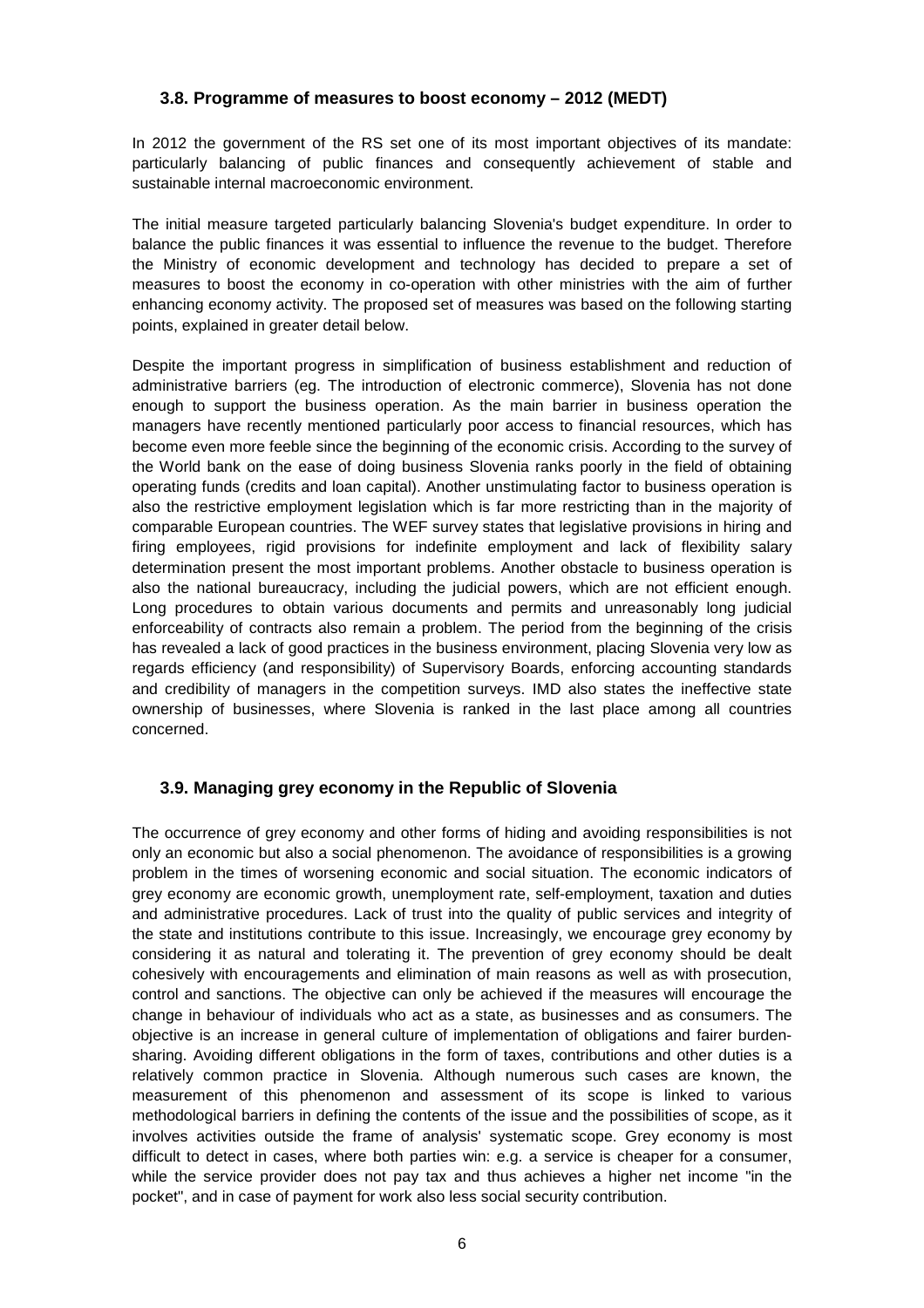The measures thus focus on improving the detection of grey economy, improving criminal justice policy, while channelling the measures towards "prevention and cure" and encouraging the commitment with the aim of changing the citizens' perception of grey economy as well as the consequences of grey economy's actions.

The implementation of the document and the measures arising from it will be monitored and adapted regularly. It is a document of the government policy which will be adapted according to the situation in grey economy.

# **4. Weaknesses of existing reporting**

In the previous report on the realization of measures which have identified certain deficiencies which represent opportunities for improvement in order to increase transparency of the implemented measures, and at the same time they may represent an opportunity for the drafting of policies and guidelines on the basis of the results achieved. The main disadvantages are:

- Preparation of various stakeholder reports for similar measures,
- inadequacy in the timing of reports
- inconsistent data and information in the reports
- Lack of transparency of measures implemented
- Lack of supervision and coordination of the work,
- Inconsistent timetable of the reports, etc.

# **5. Single document of Government of the RS to improve business environment and increase competitiveness**

# **5.1 Single document**

With a view to achieve greater synergy effects of measures that are also the basis for the design of policies and programs of Government of the RS and to avoid reporting to the various authorities of the similar measures, the pursuit of the unified coordination and consequently a much greater effect on realization, the Government of RS has assigned the Ministry of Economic Development and technology and the Ministry of the Interior to prepare a single document, conduct and coordinate the implementation of the projects / programs (in a table below) to increase competitiveness and a better business environment.

Single document for a better business environment and increasing competitiveness together with a concret measures, commitments, proposals for solutions, providers and deadlines for realization in one place combine key information from individual documents of stakeholders listed in Section 3. It contains a specific definition of measures, commitments, proposals for solutions with the results and indicators, providers and deadlines for realization.

Measures which are included in the document are logically grouped according to 16 key areas.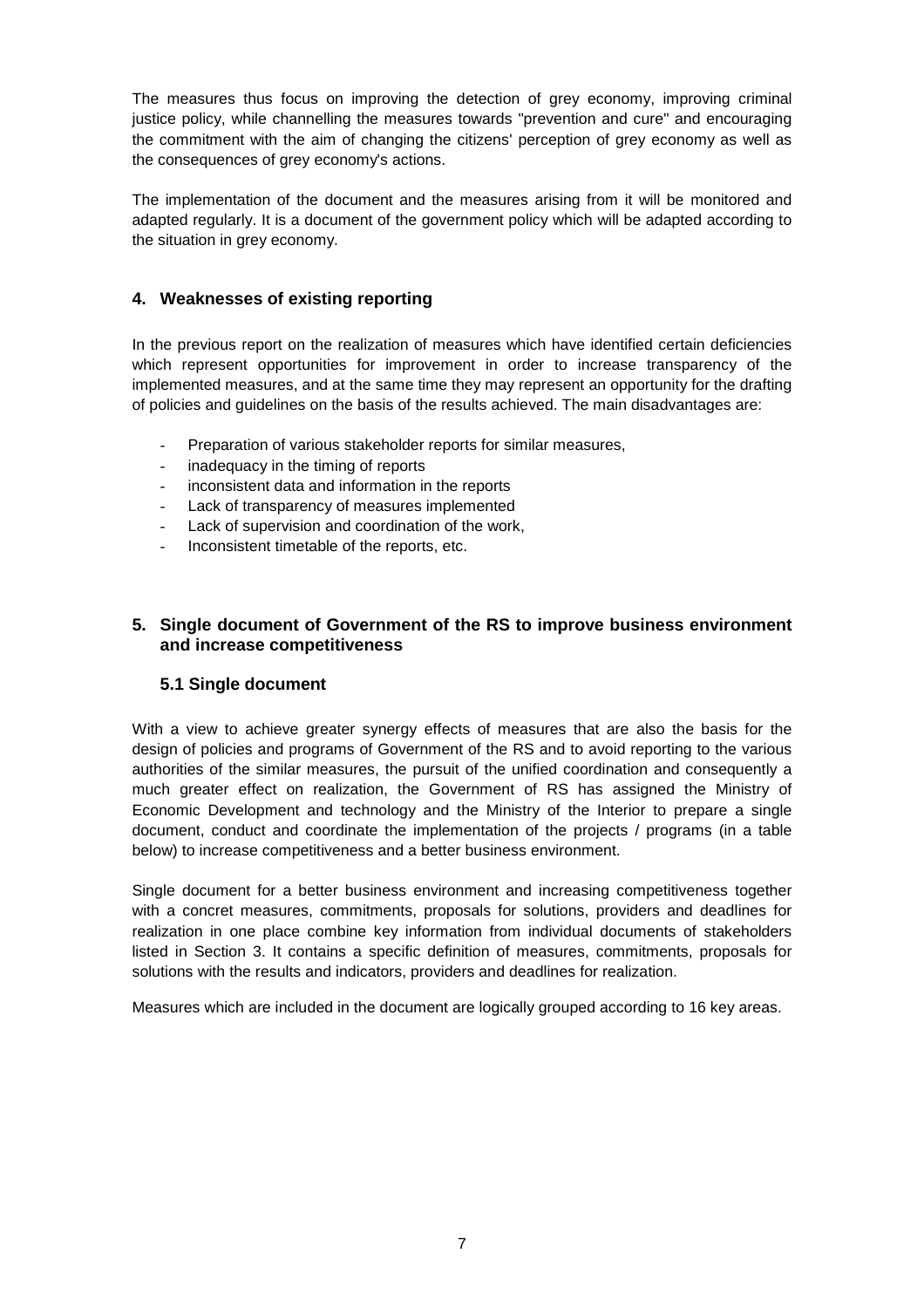Table no. 1: Areas to which the measure of a single document relates

|                | <b>Supportive environment (PodO)</b>         |
|----------------|----------------------------------------------|
| $\mathbf{2}$   | Shadow economy (SE)                          |
| 3              | <b>Payment discipline (PD)</b>               |
| 4              | <b>Public procurement (JN)</b>               |
| 5              | Taxes (Dav)                                  |
| 6              | Labour law, retirement law (DelP)            |
| $\overline{7}$ | Elimination of administrative barriers (OAO) |
| 8              | Health, Safety (ZDR)                         |
| 9              | <b>Environment, Spatial Planning (OK)</b>    |
| 10             | Education, human resources, youth (IZOB)     |
| 11             | <b>Development process (RAZ)</b>             |
| 12             | Internationalization (Inter)                 |
| 13             | <b>Specialization (SPEC)</b>                 |
| 14             | <b>Transport (PR)</b>                        |
| 15             | Social policy (Sociala)                      |
| 16             | Other                                        |

**It represents key mesures and areas that are perceived as such by experts and other interested public. With the realization of these measures primary intentions could be achieved.** 

Single document, among others, provide a basis for the Government and line ministries to prepare policies, strategies and programs for the fiscal period 2014-2020.

For first time documents are unified and measures are appropriately grouped by sixteen areas which pursue a better business environment and increase competitiveness. Reporting is also unified for all documents; Government of the RS will be notified two times per year on the realization and progress of the single document. Data below are summarized by areas and number of individual measures per area as well as the numbers of measures for individual documents.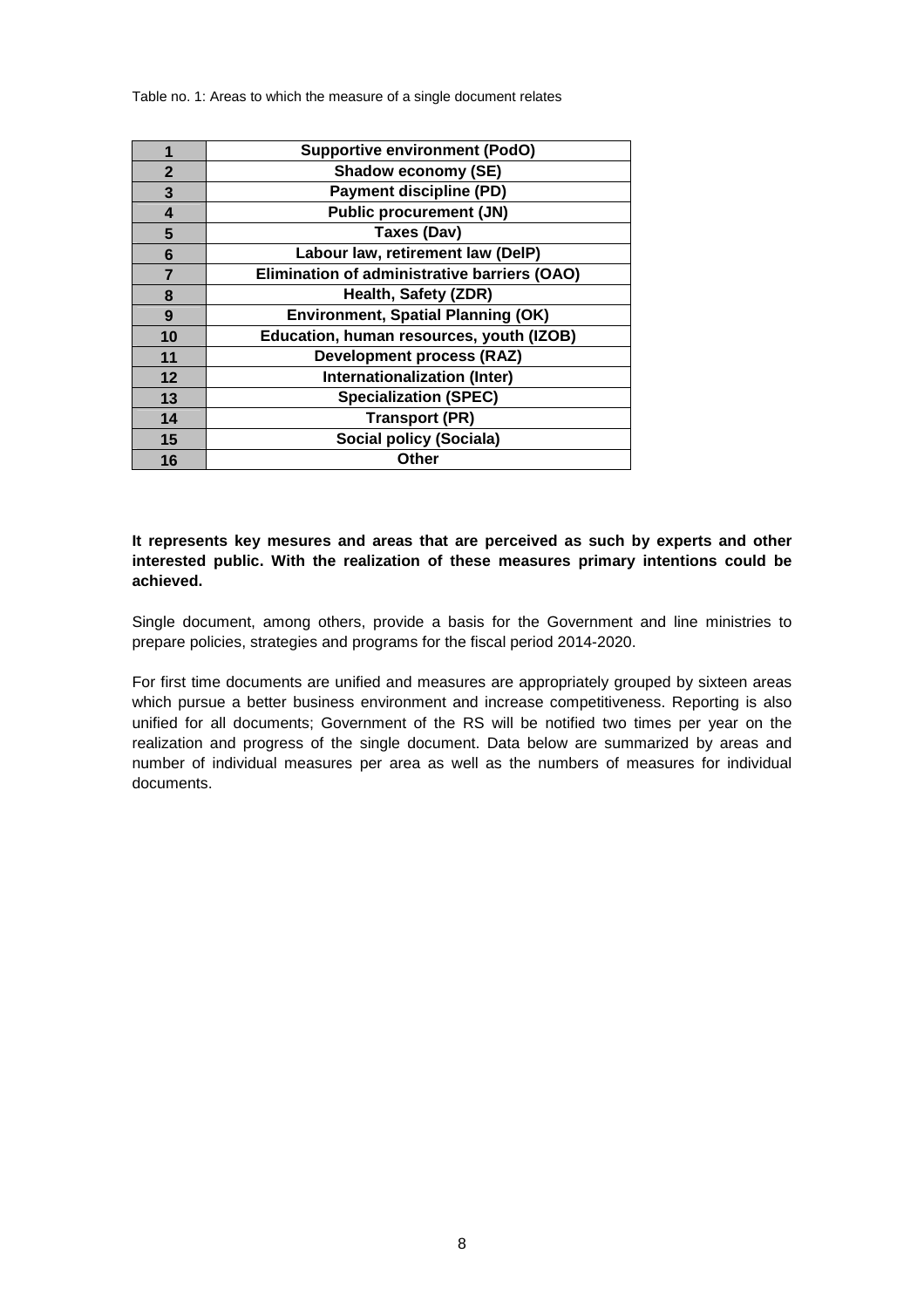Table no. 2: Number of measures envisaged by areas and individual documents

|                  | Area                                              | <b>Total</b>            | Craft<br>requir<br>ement<br>$\mathbf{s}$ | Agend<br>$a 46 +$         | Agend<br>a<br><b>MEDT</b> | Cham<br>ber of<br>Comm<br>erce | <b>SBA</b>     | <b>FDI</b>                | <b>AP</b><br><b>EAB</b> | <b>Econo</b><br>my<br>promo<br>tion<br>packa<br>ge | Grey<br>econo<br>my<br>manag<br>ement |
|------------------|---------------------------------------------------|-------------------------|------------------------------------------|---------------------------|---------------------------|--------------------------------|----------------|---------------------------|-------------------------|----------------------------------------------------|---------------------------------------|
|                  | Supportive                                        |                         |                                          |                           |                           |                                |                |                           |                         |                                                    |                                       |
| $\mathbf{1}$     | environment<br>(PodO)                             | 10                      | $\sqrt{2}$                               | $\sqrt{3}$                | $\mathbf 2$               | $\mathbf{1}$                   | $\overline{4}$ | $\ensuremath{\mathsf{3}}$ | $\,6\,$                 | $\overline{\mathbf{4}}$                            | $\ensuremath{\mathsf{3}}$             |
| $\mathbf{2}$     | Shadow economy<br>(SE)                            | 33                      | $\sqrt{2}$                               | $\ensuremath{\mathsf{3}}$ | $\mathbf 2$               | $\mathbf{1}$                   | $\pmb{0}$      | 1                         | $\overline{\mathbf{4}}$ | $\mathbf{1}$                                       | 37                                    |
| $\mathsf 3$      | Payment<br>discipline (PD)                        | $\overline{\mathbf{r}}$ | $\sqrt{2}$                               | $\mathbf{1}$              | $\boldsymbol{2}$          | $\mathbf{1}$                   | $\pmb{0}$      | 1                         | 1                       | $\pmb{0}$                                          | 0                                     |
| $\overline{4}$   | Public<br>procurement<br>(JN)                     | 11                      | $\mathbf 0$                              | $\overline{4}$            | $\mathbf{1}$              | $\pmb{0}$                      | $\mathbf{1}$   | 1                         | $\bf8$                  | $\mathbf{1}$                                       | 0                                     |
|                  |                                                   |                         |                                          |                           |                           |                                |                |                           |                         |                                                    |                                       |
| $\mathbf 5$      | Taxes (Dav)<br>Labour law,                        | 6                       | $\overline{2}$                           | $\mathbf 0$               | $\pmb{0}$                 | $\pmb{0}$                      | $\pmb{0}$      | $\pmb{0}$                 | 5                       | 1                                                  | 0                                     |
| 6                | retirement law<br>(DelP)                          | $\boldsymbol{9}$        | $\mathbf 0$                              | $\sqrt{2}$                | $\mathbf 0$               | $\pmb{0}$                      | $\pmb{0}$      | $\pmb{0}$                 | $\boldsymbol{7}$        | $\pmb{0}$                                          | 0                                     |
|                  | Elimination of<br>administrative                  |                         |                                          |                           |                           |                                |                |                           |                         |                                                    |                                       |
| $\overline{7}$   | barriers (OAO)                                    | 35                      | $\mathbf{1}$                             | $\pmb{0}$                 | $\pmb{0}$                 | $\pmb{0}$                      | $\pmb{0}$      | $\pmb{0}$                 | 36                      | 0                                                  | $\mathbf 0$                           |
| 8                | Health, Safety<br>(ZDR)                           | 26                      | $\mathbf{1}$                             | $\overline{2}$            | $\pmb{0}$                 | $\pmb{0}$                      | $\pmb{0}$      | $\pmb{0}$                 | 23                      | $\pmb{0}$                                          | 0                                     |
| $\boldsymbol{9}$ | Environment,<br>Spatial Planning<br>(OK)          | 35                      | $\,6\,$                                  | $\boldsymbol{9}$          | $\pmb{0}$                 | $\pmb{0}$                      | $\pmb{0}$      | 5                         | 38                      | 10                                                 | $\pmb{0}$                             |
| 10               | Education,<br>human<br>resources,<br>youth (IZOB) | 10                      | $\sqrt{2}$                               | $\mathbf 0$               | 3                         | $\pmb{0}$                      | $\pmb{0}$      | $\ensuremath{\mathsf{3}}$ | 3                       | $\mathbf{1}$                                       | 0                                     |
|                  | Development<br>process (RAZ)                      |                         |                                          |                           |                           |                                |                |                           |                         |                                                    |                                       |
| 11               | Internationalizat                                 | 18                      | $\mathbf{1}$                             | $\overline{7}$            | 4                         | $\overline{\mathbf{4}}$        | $\sqrt{2}$     | $\mathbf 5$               | $\mathbf{1}$            | $\mathbf{2}$                                       | 0                                     |
| 12               | ion (Inter)                                       | $\boldsymbol{9}$        | 1                                        | $\overline{4}$            | $\overline{c}$            | $\mathbf 0$                    | 3              | $\pmb{0}$                 | $\pmb{0}$               | 1                                                  | 0                                     |
| 13               | Specialization<br>(SPEC)                          | 5                       | $\overline{4}$                           | $\mathbf{1}$              | $\pmb{0}$                 | $\pmb{0}$                      | 1              | $\pmb{0}$                 | $\pmb{0}$               | $\pmb{0}$                                          | $\pmb{0}$                             |
|                  |                                                   |                         |                                          |                           |                           |                                |                |                           |                         |                                                    |                                       |
| 14               | Transport (PR)                                    | 13                      | $\mathbf 0$                              | $\mathbf 0$               | $\mathsf{O}\xspace$       | $\mathbf 0$                    | $\pmb{0}$      | $\mathbf 2$               | 11                      | $\pmb{0}$                                          | 0                                     |
| 15               | Social policy                                     | 10                      | $\pmb{0}$                                | $\mathbf 0$               | $\mathbf 1$               | $\mathbf 0$                    | $\pmb{0}$      | $\pmb{0}$                 | $\boldsymbol{9}$        | $\mathbf 0$                                        | $\pmb{0}$                             |
| 16               | Other                                             | 8                       | $\,$ 5 $\,$                              | $\mathbf{1}$              | $\overline{c}$            | $\overline{c}$                 | $\pmb{0}$      | 1                         | $\overline{2}$          | $\mathbf{1}$                                       | $\pmb{0}$                             |
|                  | <b>TOTAL</b>                                      | 245                     | 29                                       | 37                        | 19                        | $\boldsymbol{9}$               | 11             | 22                        | 154                     | ${\bf 22}$                                         | 40                                    |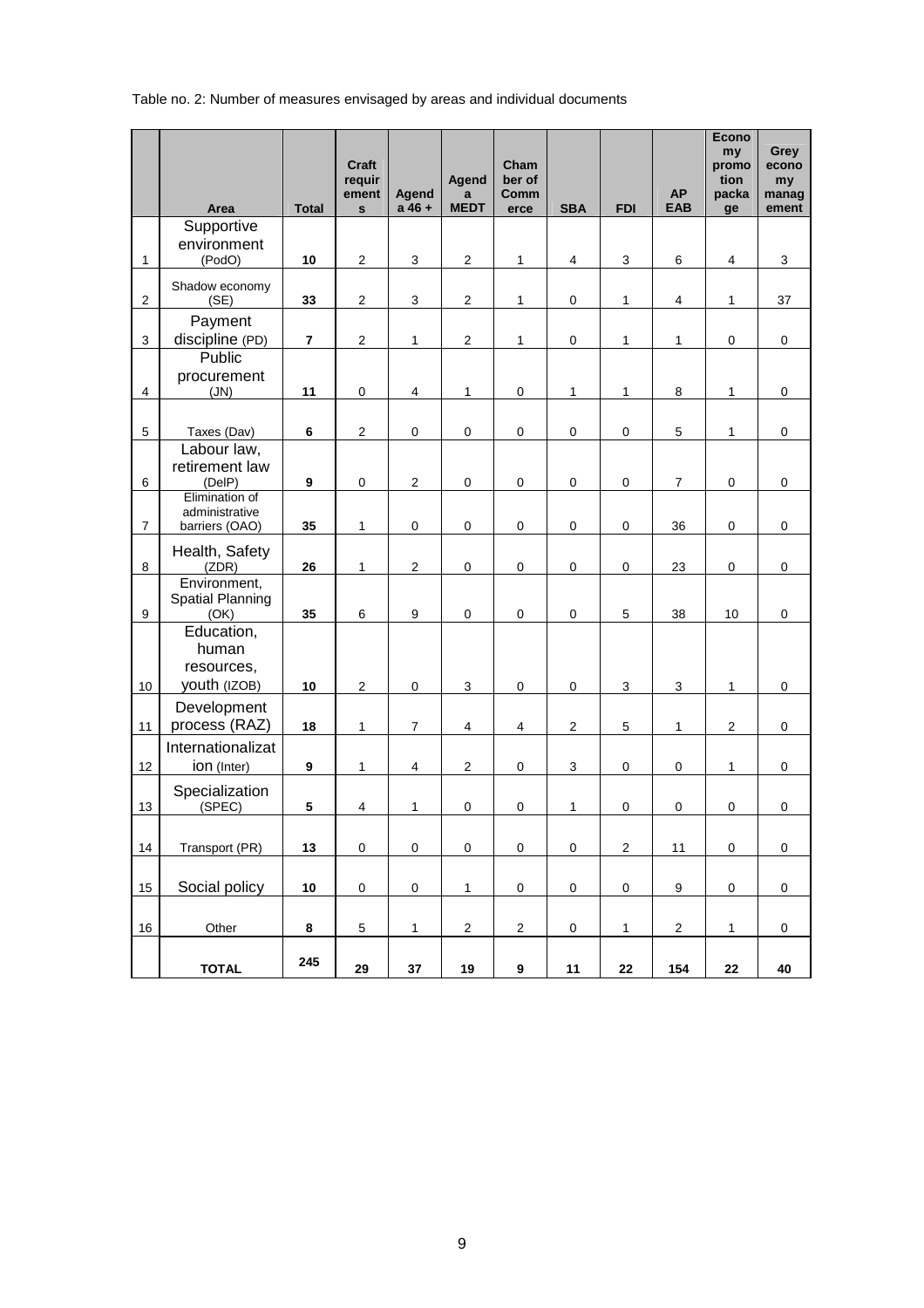

Figure no. 1: Overview of a set of measures purposed by proposers and the ministries responsible for their realization

The figure no. 1 schematically shows who are the proposers of individual measures and what is the number of measure being proposed, identified by ministries as acceptable for the implementation. Figure no. 1 also shows the line ministries and a number of measures provided for the implementation of individual measures listed in a single document to ensure better regulatory and business environment and increase competitiveness.

An integral part of the material is also Annex 2 (overview of a single document for a better business environment and increasing the competitiveness of particular areas in xls spreadsheet). The table in xls format contains 14 tabs. In the first tab (Summary table) that lists all the measures according to the area in which it relates with the period of implementation of individual measures. Table tab contains a list of unacceptable measures of those which were contained in individual documents, but were for the ministries responsible for the implementation, labelled as unacceptable. The third tab (overview-table) contains the Summary printout of measures in relation to area and the document to which they relate. Other tabs represent an insight of measures by individual ministries.

It should be emphasised that the single document will be promptly updated with new measures as a consequence of changes to relevant documents which are the basis for the measures. No special consent of the government will be necessary as it will already be provided for in the framework of the relevant document. The single document will visibly be published on the website of the RS and on the STOPbirokraciji.si portal.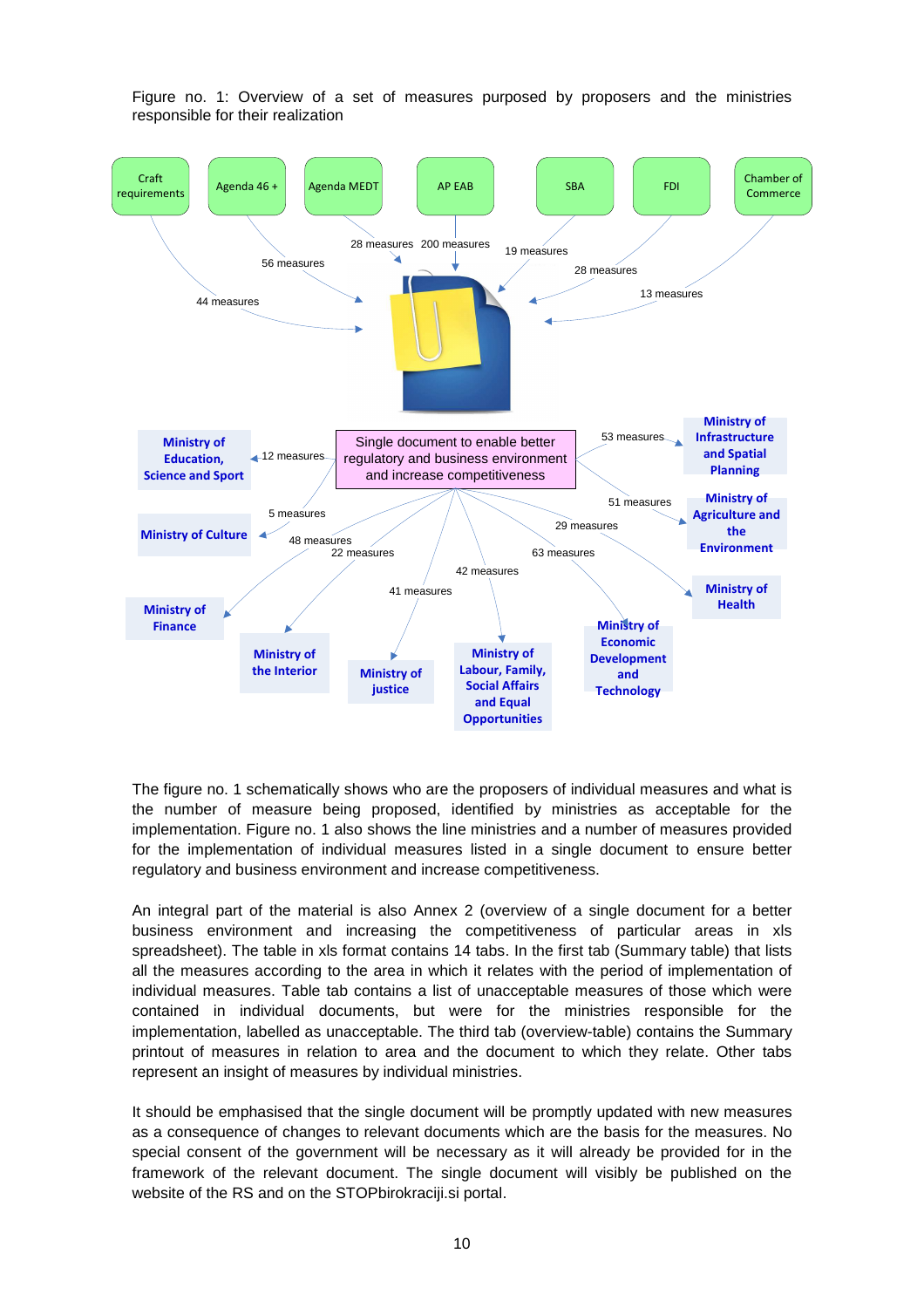Altogether there are 245 measures in the table but the total sum of the measures by ministries is higher as several line ministries can be responsible for the implementation of some measures. Also, some measures can be subdivided into sub-goals for which different bodies are responsible for the implementation.

# **5.2 Working group**

In light of the aforementioned and considering the Decision on the appointment of a permanent inter-ministerial working group of the Government of RS to ensure better regulatory and business environment and increased competitiveness, a working group will be established and co-ordinated by the Cabinet of the Prime Minister and Secretary-General of the Government of RS. This group will be headed by the Minister responsible for internal Affairs and Minister responsible for the economy. The main task of the working group will be the implementation of measures and commitments to improve business environment and competitiveness, and regular reporting to the government on the objectives achieved.

Figure no. 2: Proposal for composition of the permanent inter-ministerial working group to ensure better regulatory and business environment and increase competitiveness

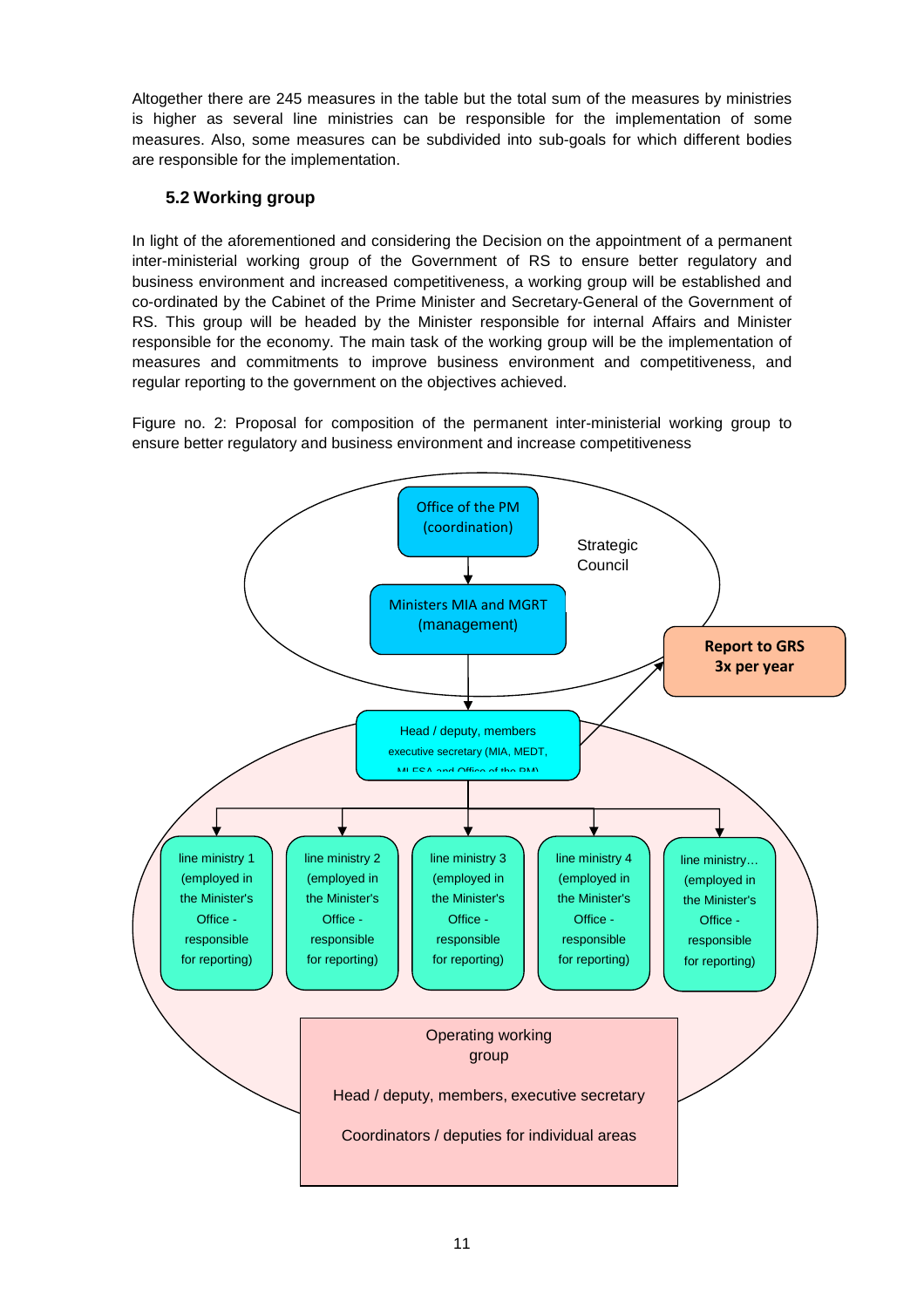Coordination on project reporting will take place in the Prime Minister's Office. Minister responsible for the Interior and the Minister responsible for Economic Development and Technology are responsible for the management and supervision of the implementation of measures from a single document to ensure better regulatory and business environment and increase competitiveness in accordance with established deadlines.

Individual coordinators of inter-ministerial working group in charge of individual areas will report to the executive Secretary of operational working group on activities performed in accordance with the tasks assigned and on realization of measures from the Single document twice per year.

Operational Working Group will report three times per year to the Government of the RS on progress made in achieving the objectives of the projects / programs to increase competitiveness and better business environment. Regarding the means of reporting, timetable and content, head of the operational WG prepares a user manual which is than circulated to all members of the operational WG.

# **5.3 Important measures from a Single document to improve business environment and increase competitiveness**

From the set of measures from a single document we have highlighted ones that will have at its realization strong effect on better legislative and business environment as well as on increase of competitiveness.

## **1. Simplification of entrance conditions to pursue activity on the market**

The aim is to simplify the conditions to enter the market with priority given to business subjects with knowledge and the necessary experience in a manner that is bureaucratically simple and does not pose administrative barriers – **knowledge and experience must be given priority over formal requirements**. This contributes to greater labour market flexibility, reduces grey economy and illegal work and consequently improves the competitiveness of our economy.

We will thus revise and improve the legislation as well as the conditions and procedures to pursue activity and the professions with the relevant and thorough implementation of the Sevices in the internal market Directive and Recognition of professional qualification Directive, in the sense of elimination of administrative barriers as well as standardisation and simplification of procedures supported by e-services. **Another important goal is the reduction of the scope of regulated professions and activities to the EU level.** The basic guideline of the regulation is the safety of life and health of people and environment.

## **2. Revision of legislation in the field of environment with the goal of spatial planning procedures integration and issuing of building permits with the procedures of issuing consents in the field of environment**

In connection with the thorough revision of the spatial and building legislation a revision of legislation in the field of environment is also necessary with the goal of more effective placing of buildings into the landscape and more effective building.

# **3. Preparation of new spatial and building legislation**

By November the Ministry of infrastructure and spatial planning and the Ministry of agriculture and the environment will prepare the concept to ensure more effective placing of buildings into the environment and more effective building. The changes to spatial planning and building legislation must introduce the following ideas:

shortening of procedures to prepare spatial planning acts on the local and state level and transparency of such procedures,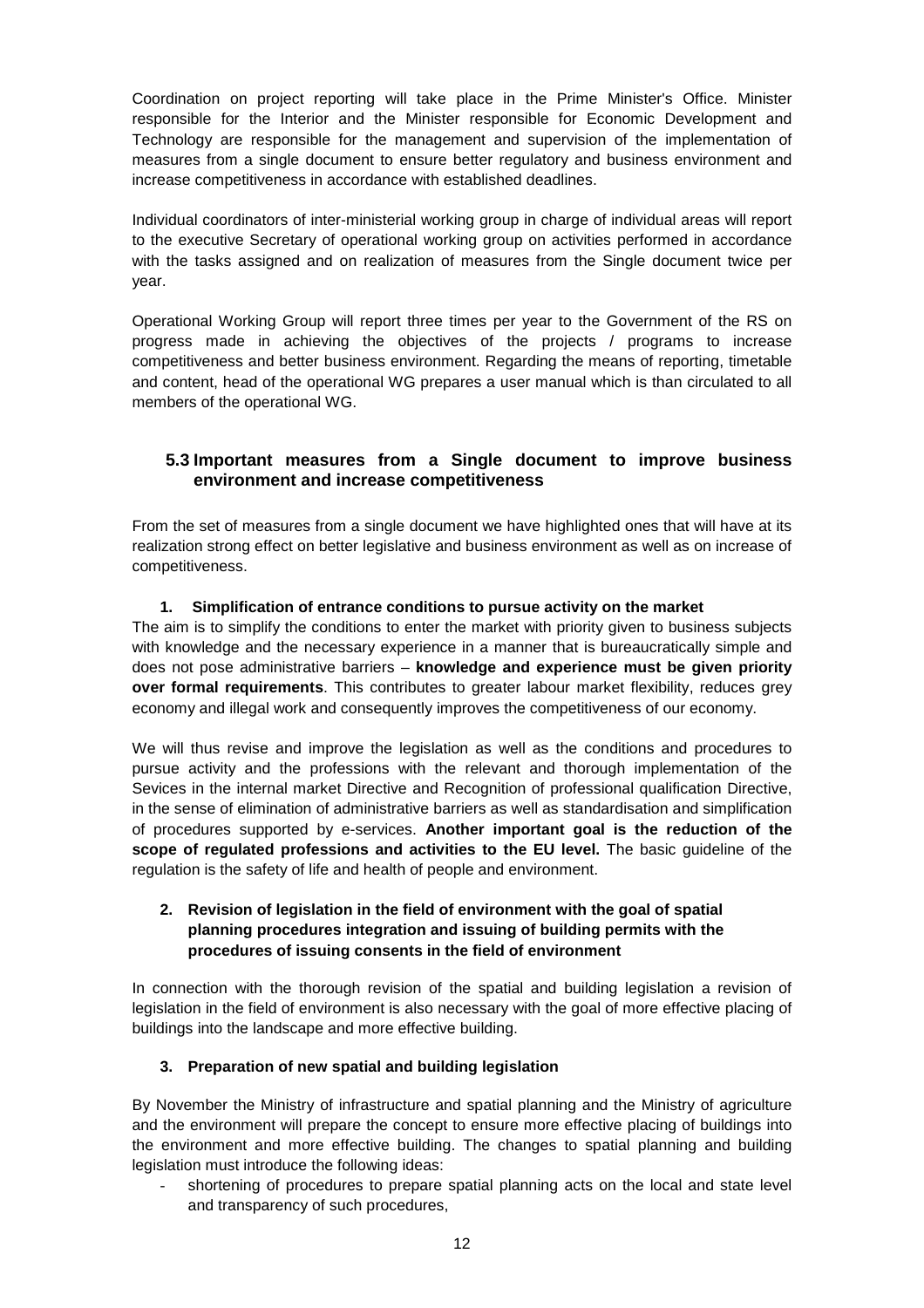- earlier inclusion of interested public in the process of adoption of spatial planning acts,
- shortening of procedures of obtaining building permit and transparency of such procedures,
- closer connection or complete integration of spatial planning and building procedures with environmental procedures: CPVO, PVO, OVD etc.,
- introduction of »one-stop-shop«.
- measures for active land policy,
- establishment of land acquisition and land rights,
- designation of spatial planning measures,
- establishment of project conditions acquisition and consents in the sectoral legislation,
- simplification of the contents of the main file regarding the project documentation in building permit acquisition,
- administrative exoneration of entry a new building into the cadastre of buildings.

## **4. Establishment of a spatial information system**

Inter alia the two goals in setting up the spatial information system are:

- support of electronic business, record-keeping and communication in the field of building (eGraditev),
- support of electronic business, record-keeping and communication in the field of spatial planning.

## **5. Establishment, prompt upgrading and updating and public publication of water records**

It has been established that many water information (e.g. maps of classes of flooding danger for the needs of spatial planning and building) have already been ordered, prepared and paid but never systematically arranged, collected and published. Last year an integral map of classes of flooding danger in RS and records of floods in 1980-2010 were set up in the field of managing flooding danger. The map and the records have been published and are available on the website of the Slovenian environment agency (Environmental atlas of Slovenia). The existing records should be regularly upgraded. Other water records (e.g. publication of planned water investments, records of effects and water burden etc.) should be set-up and published. Those will in the long term contribute to a higher quality and optimised timing of spatial planning and building.

#### **6. Creating an Internet portal Business SOS - Save a problem with the country!**

Online services that enables business users to solve concrete business problems or barriers that they encounter when dealing with the state.

#### **7. Provision of more encouraging business environment for the investors**

A revision of the one-stop-shop to support national and foreign businesspeople is necessary with the establishment of a point of single contact with the aim of providing comprehensive information to foreign business subjects and establish harmonised performance of all institutions implementing the measures for economy. It is necessary to publish a website for foreigners with information on the conditions for starting a business, namely:

- content renewal and re-designed web site for domestic businesses,
- renovation of electronic procedures on the Web site for domestic businesses and the creation of new electronic procedures for obtaining licenses and
- establishment of electronic procedures on the Web site for foreigners.

At the same time it is necessary to carry out the renovation of the physical "OSS" points to support domestic and foreign entrepreneurs and establish general and special OSS points with a focus on providing comprehensive information and expert advisory for business entities.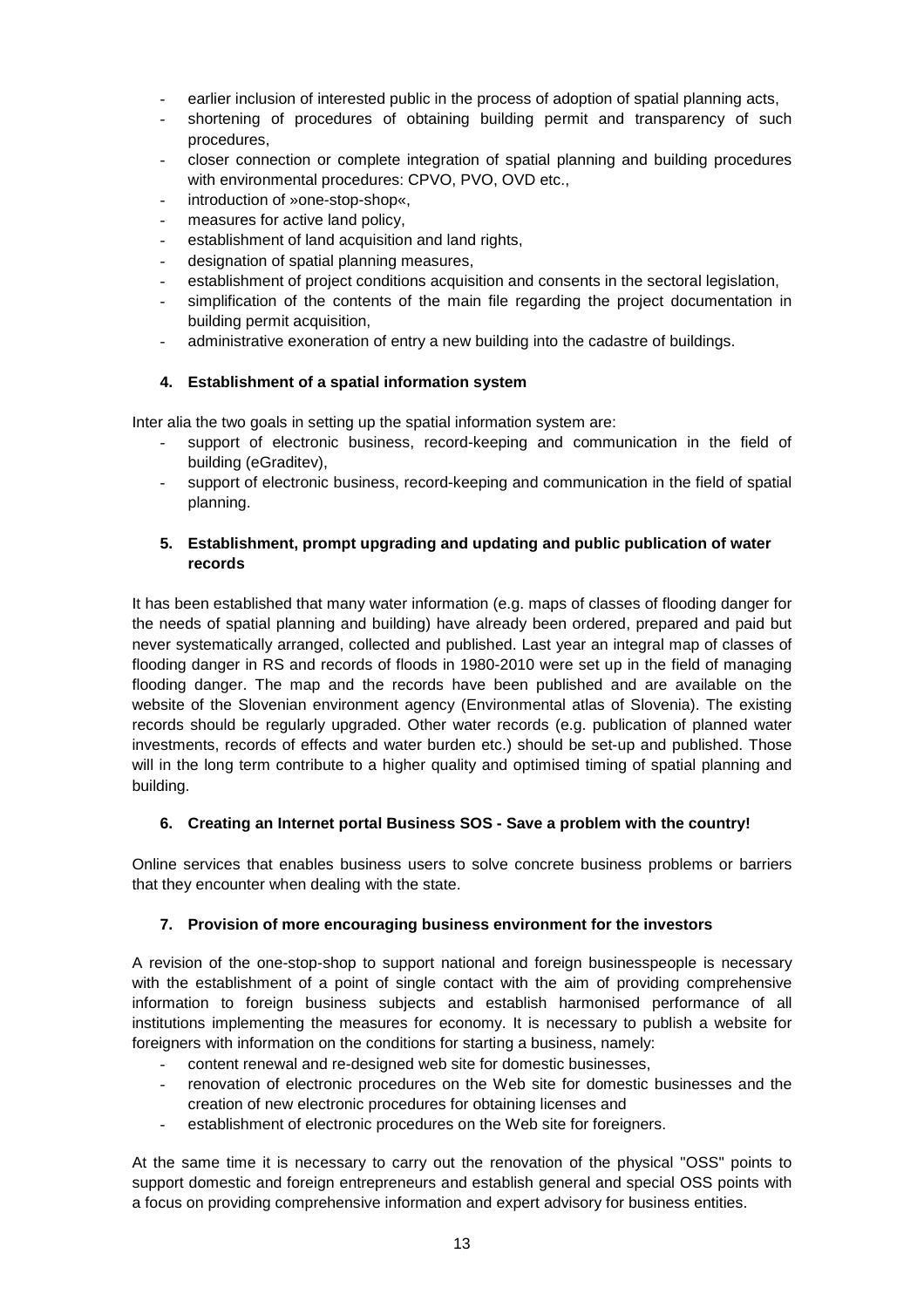### **8. Establishment of a single procedure for obtaining the residence permit and work permit of foreigners through a single issuing point**

It is necessary to simplify the procedures for obtaining single permit from the perspective of residence and work - to enable third-country nationals to access Slovenian labour market on the basis of a single permit that will enable them both to live and work. The permit is issued on the basis of a single application under a single procedure within 30 days.

## **9. Provide management information on business entities in one register**

Provide information management on business entities in a single register - Slovenian Business Register and provide the original and re-use of data from a single point, while ensuring the simplification of these registration procedures.

## **10. The introduction of an effective system to fight illegal work and increase the efficiency of inspection services and tightening the penalties for offenders**

It is necessary to curb illegal work and grey economy by increasing the efficiency of inspection services and tightening the penalties for offenders.

## **11. More consistent recording of data on overnight stays and simplification and establishment of a single entry point for the reporting of overnight stays**

Relieving business subjects (respondents) of statistical and other reporting and rationalisation of the activities of all users and providing better quality of collected data with the objective to forward them to a single point and only once – activities for the implementation are undergoing between representatives MI, APLRS, SORS, MEDT, the police and municipalities. Implementation and transition to the test environment is foreseen for 01/01/2014.

By establishing a single entry point for reporting purposes of business entities, the availability of all relevant information on reporting in one place, electronic procedure for reporting, by combining the same type of data and reducing the number of required reports, eliminate reporting on the same matters to multiple authorities, rationalization and unified insight into the data - information exchange, ex officio, we contribute to:

- more efficient operations,
- time savings,
- cost reductions.
- rationalisation of the functioning of public administration and
- increased review of information and data on the operations of business entities.

#### **12. Inadequate bankruptcy regulation**

It is necessary to provide greater opportunities for efficient and real restructuring of insolvent companies, to improve the position of creditors, particularly workers as one of the most vulnerable groups of creditors. It is also necessary to improve the possibilities for maintaining economic operators, thereby creating the conditions for the a more stable operation of the Slovenian economic system.

#### **13. Increase in effectiveness of enforcement procedures**

Draw up amendments to the Law on Execution and insurance the aim of which is to increase the effectiveness of enforcement procedures.

#### **14. Implementation of the e-procurement**

Complement the existing public procurement announcements with the possibility of electronic submission of the tender, e-catalogs, e-auctions and e-files.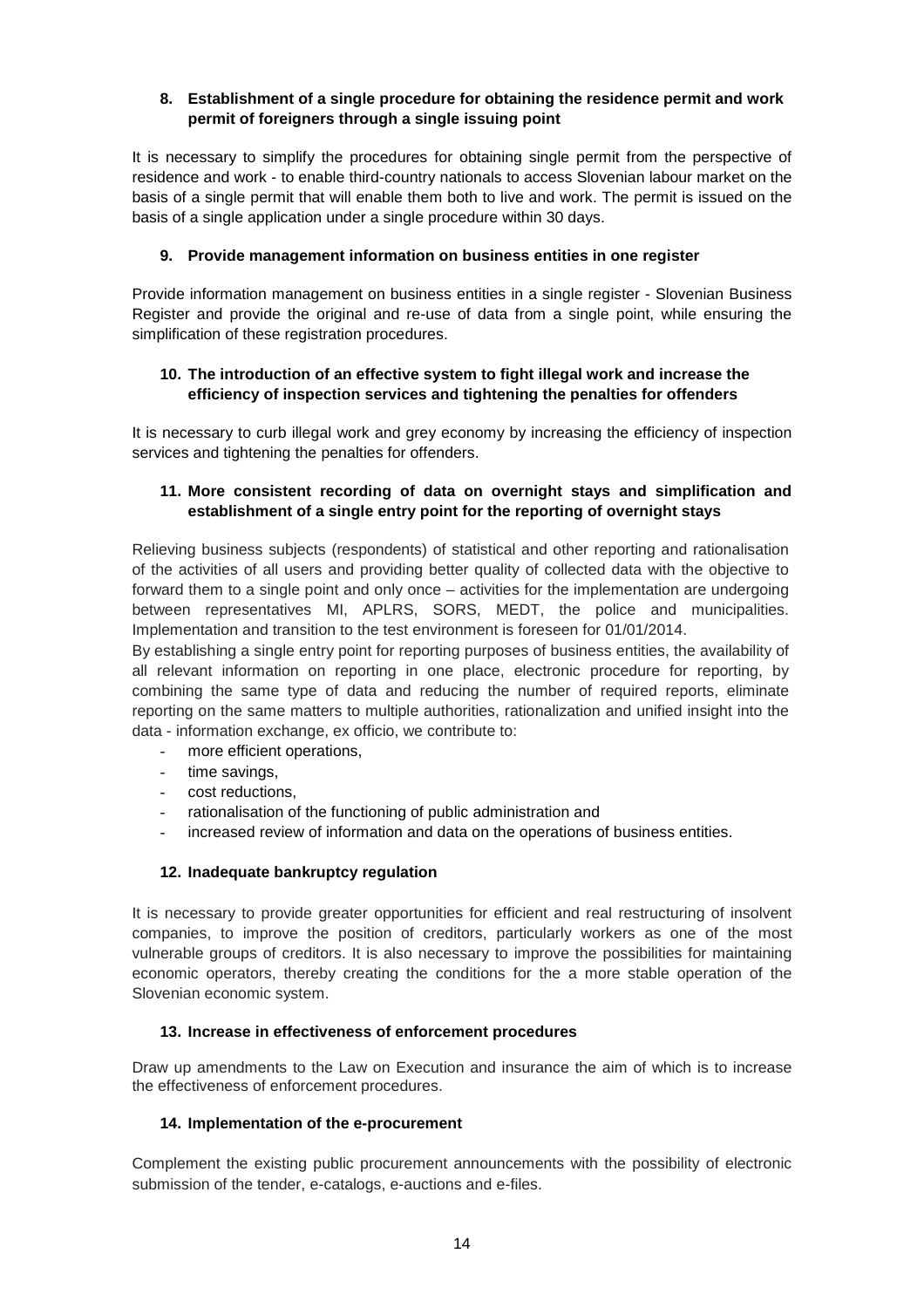### **15. The simplification of the application process for compulsory social insurance (efiling), mandatory for all business entities**

There shall be further simplification of the application process for compulsory social insurance (e-filing).

## **16. Simplify the field of first aid training for private entrepreneurs - self-employed and micro-businesses**

Reduce administrative barriers and costs for smaller employers and self-employed, and extend the range of providers of first aid training.

### **17. Ensure the online tools that will be available free of charge, in particular to employers who employ a small number of employees to self-assess the risks in their organizations**

The objective of this measure is to reduce the regulatory burdens posed by the Law on Safety and Health at Work.

### **18. Adopt implementing regulation relating to the methodology for keeping records in the field of labour and employers**

New regulations should facilitate the administrative and financial burdens for small businesses. This would eliminate the management of specific records in the field of labour, as data are shown from the payrolls as well as from reports to the Tax Administration or the Health Insurance Institute of Slovenia.

#### **19. Establish an e-service**

The newly introduced IT system in the Tax Administration of RS shall allow filing and issuing certificates of paid tax obligations via e-tax system. This will shorten the period from application to receipt of a certificate. The period for issuing a certificate shall also be shortened to 3 working days from the date of application.

## **20. Support to the economy in obtaining EU projects and promoting the internationalization by the state**

It is necessary to prepare the Government action plan to simplify public tenders procedures for business and prominent support to the economy in obtaining EU projects.

In addition to this the need to promote the internationalization in accordance to set up a program to promote the internationalization support the Slovenian business clubs abroad and to strengthen the cooperation with the European Centre for micro, small and medium-sized enterprises abroad.

# **5.4 Reporting**

A single document will at monitoring and reporting on realization i.e. three times per year, be appropriately updated with any new measures that will be proposed by either the professional or the interested public, on the basis of which it will possible to effectively achieve the objectives pursued through a better business environment and increasing competitiveness of the economy.

To this end the process of intensive communication will continue with interested public via the portal »STOPbirokraciji.si« other activities will be carried out routinely, focusing on debureaucratisation and implementation of individual measures from a single document.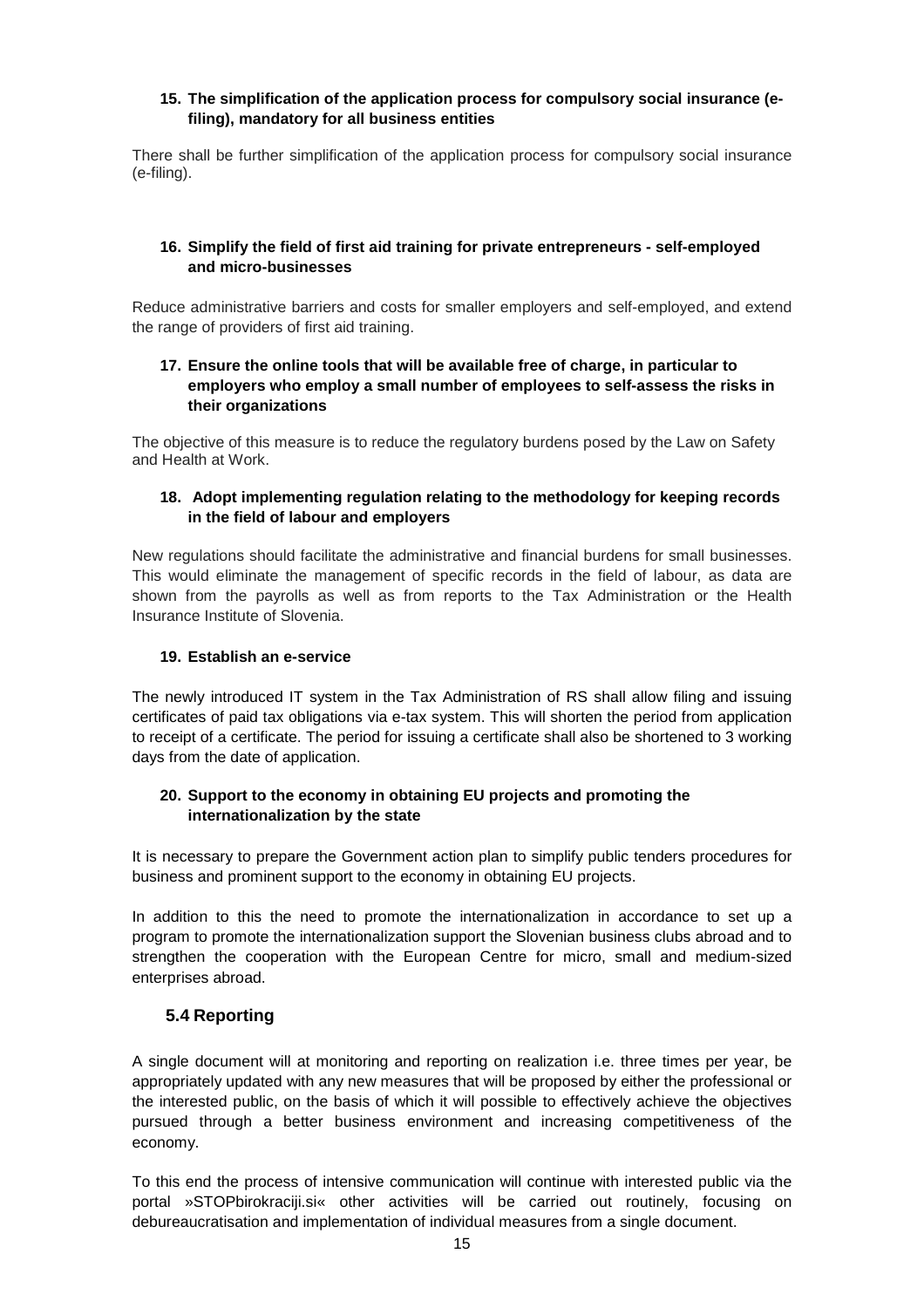The aim of the realization of the individual measures from the document is as qualitaly as possible to realize the measures to reduce regulatory burdens, where the greatest emphasis should be paid to the realization of the 20 key measures contained in documents forming a Single document for a better business environment and increased competitiveness, that are normatively most burdensome.

# **6. Conclusion**

#### **The key for Slovenia is a continuation of the activities and achievement of the outputs to improve the business environment and thus achieve a higher level of competitiveness of the Slovenian economy.**

With a view to achieving greater synergy effects of the measures which are also the basis for the establishment of directions, programs and policies of Government of the RS and to avoid reporting to the various authorities on the same kind of measures, with the aim of uniform coordination and consequently a much greater impact on the realization, the present document together with proposed measures, which will be supplemented three times per year, had a significant effect on better business environment and increased competitiveness that is being pursued. It will represent the basis and a tool for the preparation of policies, strategies and programs of Government of the RS and all line ministries as well as efficiency measurements on the economy.

Individual documents that make up a single document have their foundations and commitments in the National Reform Programme for the years 2013 and 2014, which is a medium-term plan of the government on priority measures and projects aimed at fulfilment of the objectives of the Europe 2020 Strategy.

In particular, a set of measures by different sectors that make up a single document, expressed through third pillar of the planned reform measures in 2013 and 2014, namely: Improving the competitiveness of the long-term sustainable growth. The third pillar comprises a wide range of measures that contribute to the strengthening of conditions for long-term growth while contributing to the achievement of the objectives of the Europe 2020 Strategy and support short-term measures to boost growth, with the same objective as the single document. National development plan measures are divided into six chapters, namely: effective rule of law, promotion of foreign investment, labour market flexibility, the efficiency of the public sector, promoting entrepreneurship and care for health and the environment.

For the effective functioning of the rule of law in the context of the National Reform Programme will thus be implemented organizational and legislative measures to optimize the network of courts and simplification of legislative solutions. Implementation of the adopted reform of the labour market will be reinforced by changes regarding labour and illegal employment, regulation of student work, minimum wages as well as regulated professions. Slovenia will stimulate the inflow of foreign direct investment and strengthen the presence of their businesses in foreign markets. In order to improve the business environment effective procedures of spatial planning and obtaining permits for construction will be established. Derivatives will continue with the removal of administrative barriers and measures to improve the quality of public administration. A comprehensive set of measures to simplify financing and operation of enterprises will improve terms of growth and business development throughout the life cycle. Due to the limited budgetary resources to boost the economy, the key source of investments will represent EU cohesion policy funds. To support key priorities Slovenia also foresees measures, among others in the field of public health, social policy, environment and energy.

**The single document, which comprises of more than 240 concrete measures in 16 different fields and line ministries that are responsible for the implementation, the following commitments taken by the Government in the national reform program for 2013**